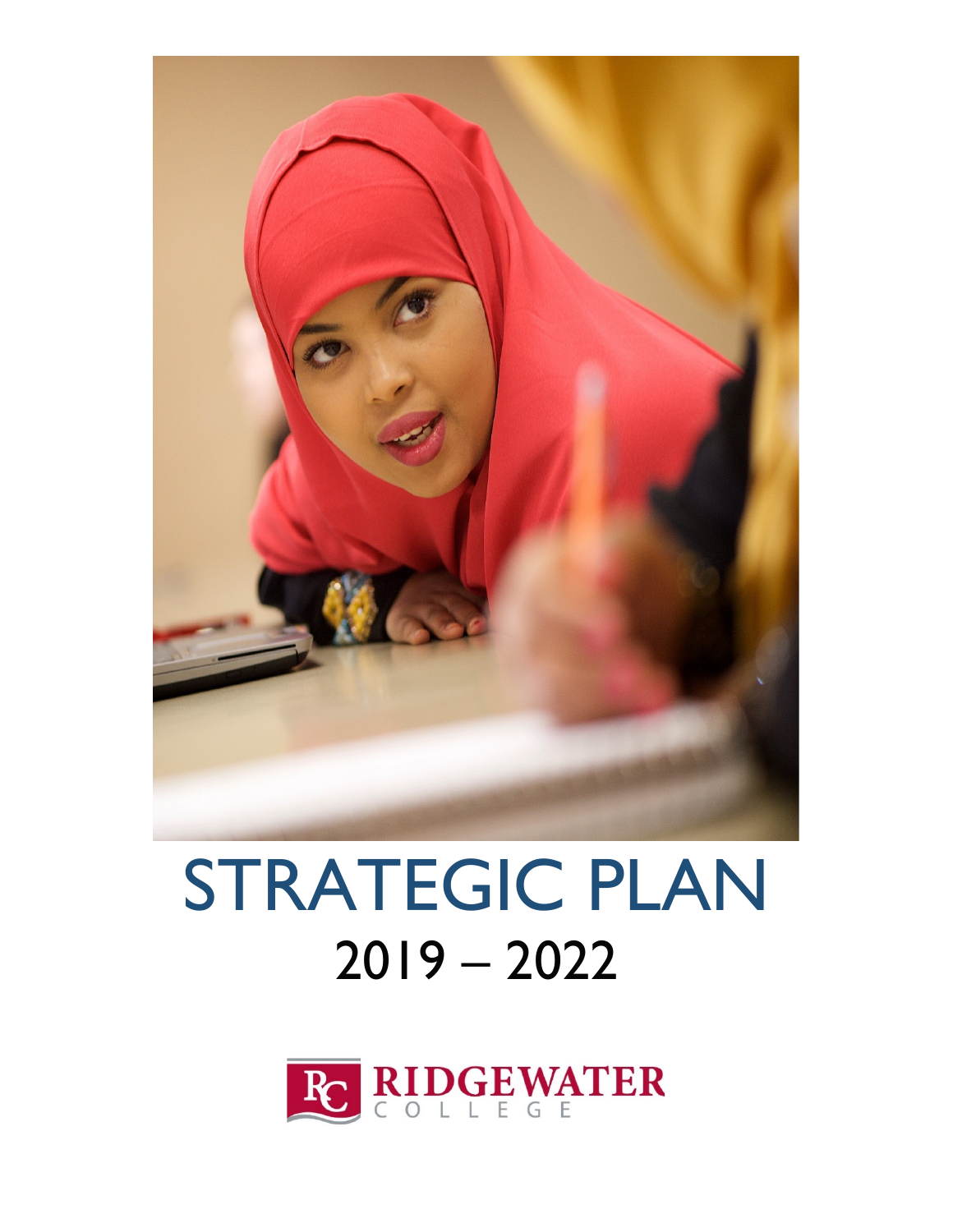# President's Message

Ridgewater College provides quality liberal arts, technical, customized training and continuing education opportunities for diverse student learners in an inclusive and supportive environment. More than 4,700 students are served on two campuses and through online learning offerings; in addition, continuing education and training is provided to approximately 10,000 community members. This Strategic Plan, created in collaboration with community members, employees, and students will build on our past success and guide our work for the next three years.

Extensive dialogue between our strategic planning consultants and the college's administration, faculty, staff, students and community stakeholders produced a wealth of information about what we do well now, what could be improved, and what we must do that is new and different to strengthen the college.

I want to thank everyone involved in this process. While the effort produced a plan document that will help our college move forward and address challenges and make the most of new opportunities, it also confirmed one of the greatest strengths of Ridgewater – the shared passion about how much our college means to all of us and the people and communities we serve!

Craiz Rfch

Craig Johnson President, Ridgewater College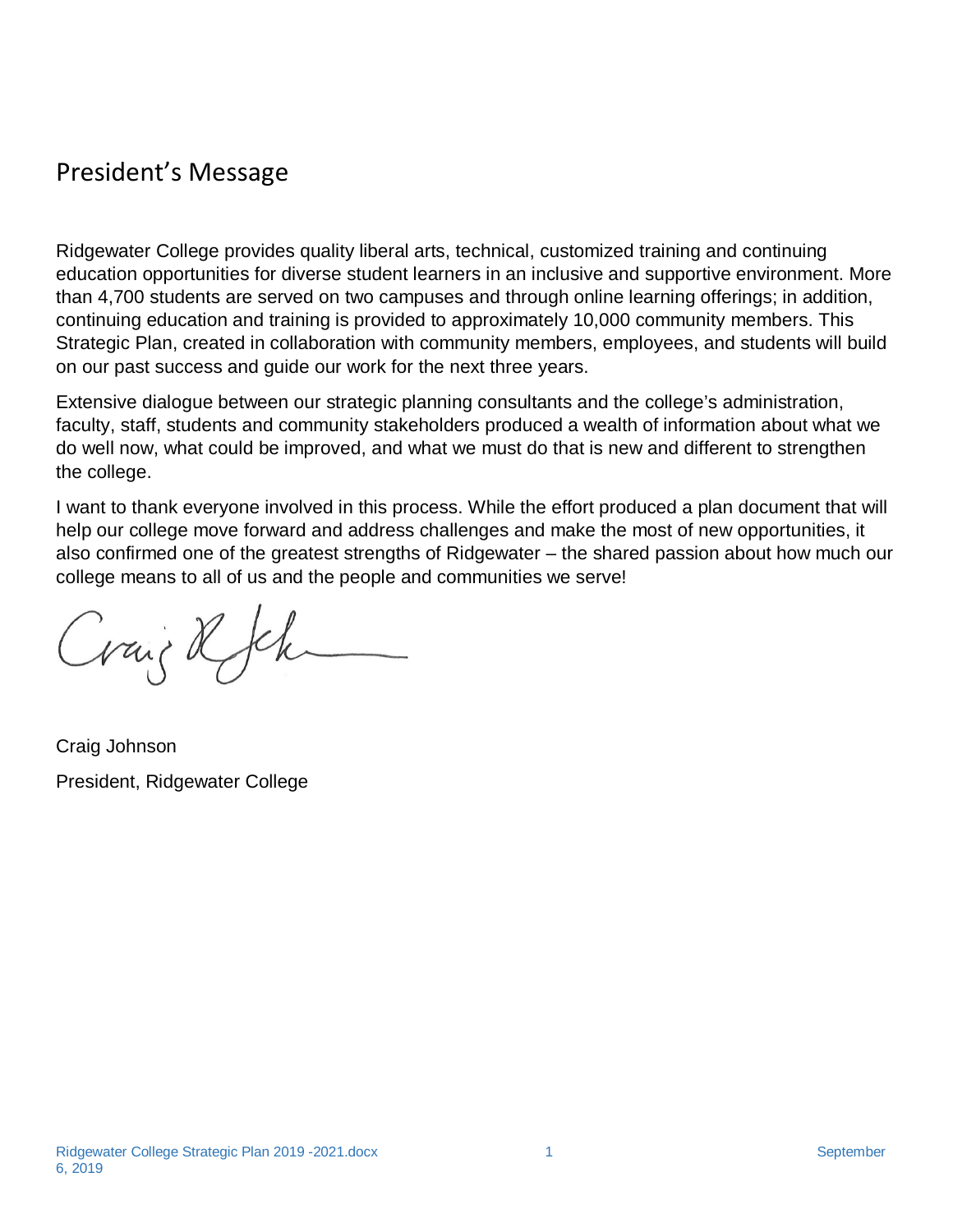## Vision, Mission, and Guiding Principles

#### **Mission**

A draft revision to Ridgewater's mission statement was developed during the strategic planning process in 2019. It is awaiting approval by the Board of Trustees. The draft mission statement is:

*Ridgewater College empowers diverse learners to reach their full potential and enrich their lives through personalized and relevant education in an accessible, supportive, and inclusive environment.*

A short working version as appropriate: *Ridgewater College empowers students to reach their full potential.*

#### Vision

Ridgewater's vision statement was revised in 2019 as a result of the strategic planning process. It is:

*Ridgewater College is a student-centered educational leader focused on innovation, excellence and affordability.*

#### Guiding Principles

- Enterprising We are future-focused, and change-oriented, developing creative solutions to challenges that maximize our institutional, system and local resources.
- Empowerment We develop and empower employees to make decisions to best serve students and stakeholders.
- Excellence We strive to exceed expectations in all that we do.
- Diversity, Equity, and Inclusion We seek to understand and appreciate the needs and experiences of every individual and actively work to provide genuine opportunities for everyone to succeed and participate in college activities and processes.
- Trust and Respect We are committed to developing a culture based in processes and behavior that create trust and respect among all stakeholders.
- Collaboration We connect and work together to achieve common goals while respecting needs and interests of stakeholders.
- Curiosity and Creativity We constantly strive to understand, learn, change, and improve.
- Accountability As individuals and groups, we willingly accept and take ownership of our successes and failures.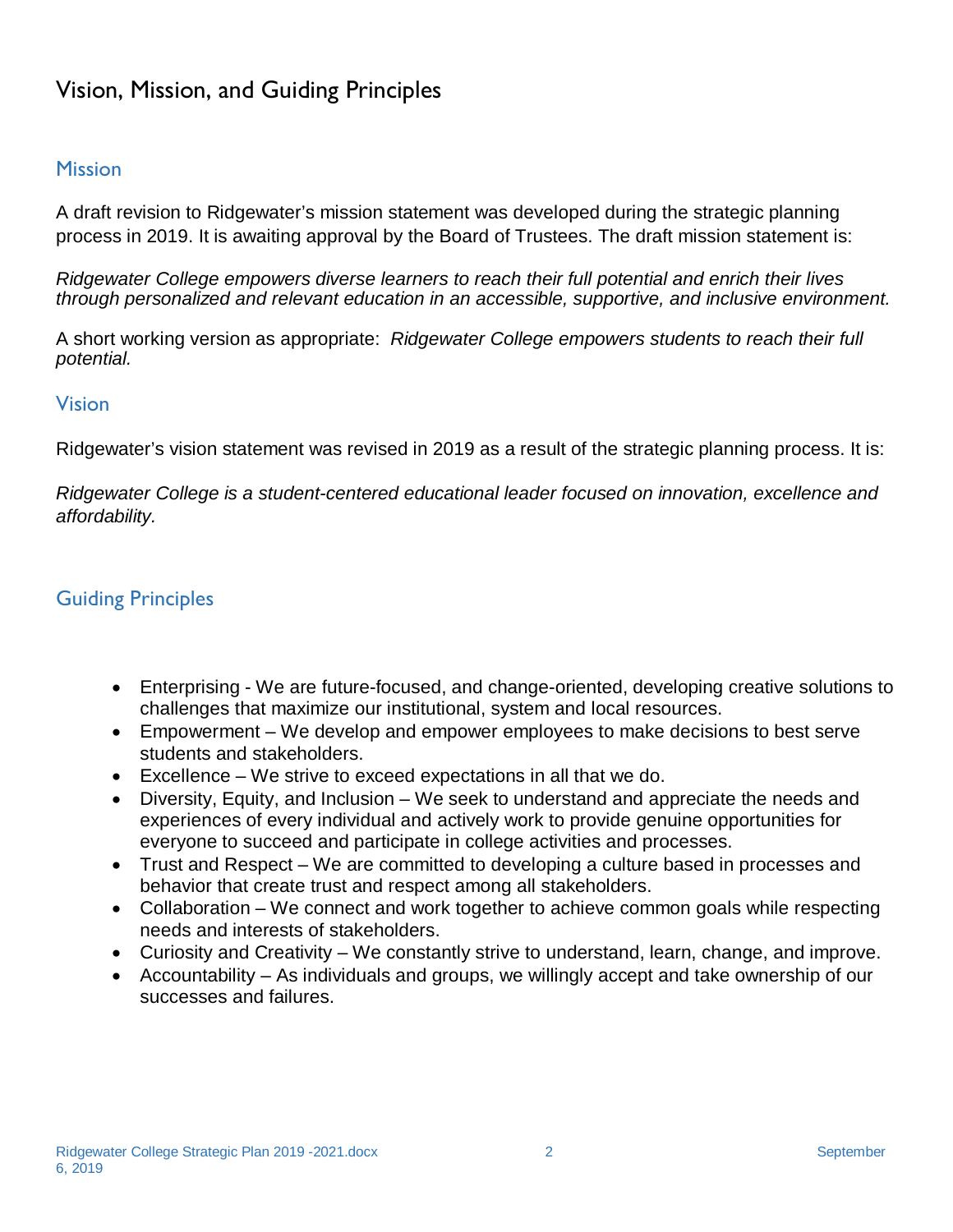# Equity Commitment

Ridgewater College is committed to providing welcoming and inclusive campuses that value and respect the unique experiences, needs and contributions of individuals and groups from every background and identity to ensure that each student, employee and community member has a genuine opportunity for participation and success.

# Planning Process

In early 2019, Ridgewater College kicked off a collaborative and inclusive strategic planning process. The process respected the values, legacy, and heritage of Ridgewater College while addressing the changing needs of students, employees, and the community.

Ridgewater College made a deliberate decision to bring in consultants from Enterprise MN to introduce experience and thinking outside of our higher education environment. Given our consultants' experience in the private sector, particularly the manufacturing world, we believed that an outside perspective would broaden the analysis of our current conditions and strengthen our path for the next three years.

Inclusiveness and collaboration were key priorities throughout this planning process. Through student, community, and employee engagement efforts in the planning process, we have received rich insights and ideas which have helped formulate, not only the strategic initiatives listed below, but the organizational alignment and confidence to execute them.

#### **Kickoff**

A workshop was held in early March with the Administrative Council. This meeting identified highlevel opportunities that the discovery phase of the project needed to validate, and the plan is expected to address.

#### Stakeholder Listening Sessions

Enterprise Minnesota conducted 15 listening sessions at the Hutchinson and Willmar campuses from mid-March through mid-April. Sessions were held with students, community members, and employees and collectively over 200 people participated. Strengths, Opportunities, Aspirations, and Result (SOAR) discussions were conducted to understand better the college's value perceptions and opportunities, as well as to identify common themes and capture ideas.

## Idea Generation

In April, Enterprise Minnesota met individually with Ridgewater employee groups and the Cabinet to share themes and ideas that were generated from the listening sessions. New ideas and possible priorities were produced during these sessions.

#### Initiatives Identified

In working sessions with the Cabinet and Marketing groups, the identified themes were translated into high-level initiatives and goals. A relationship exercise was conducted to determine the initiatives with the most impact on all the other plan goals/initiatives.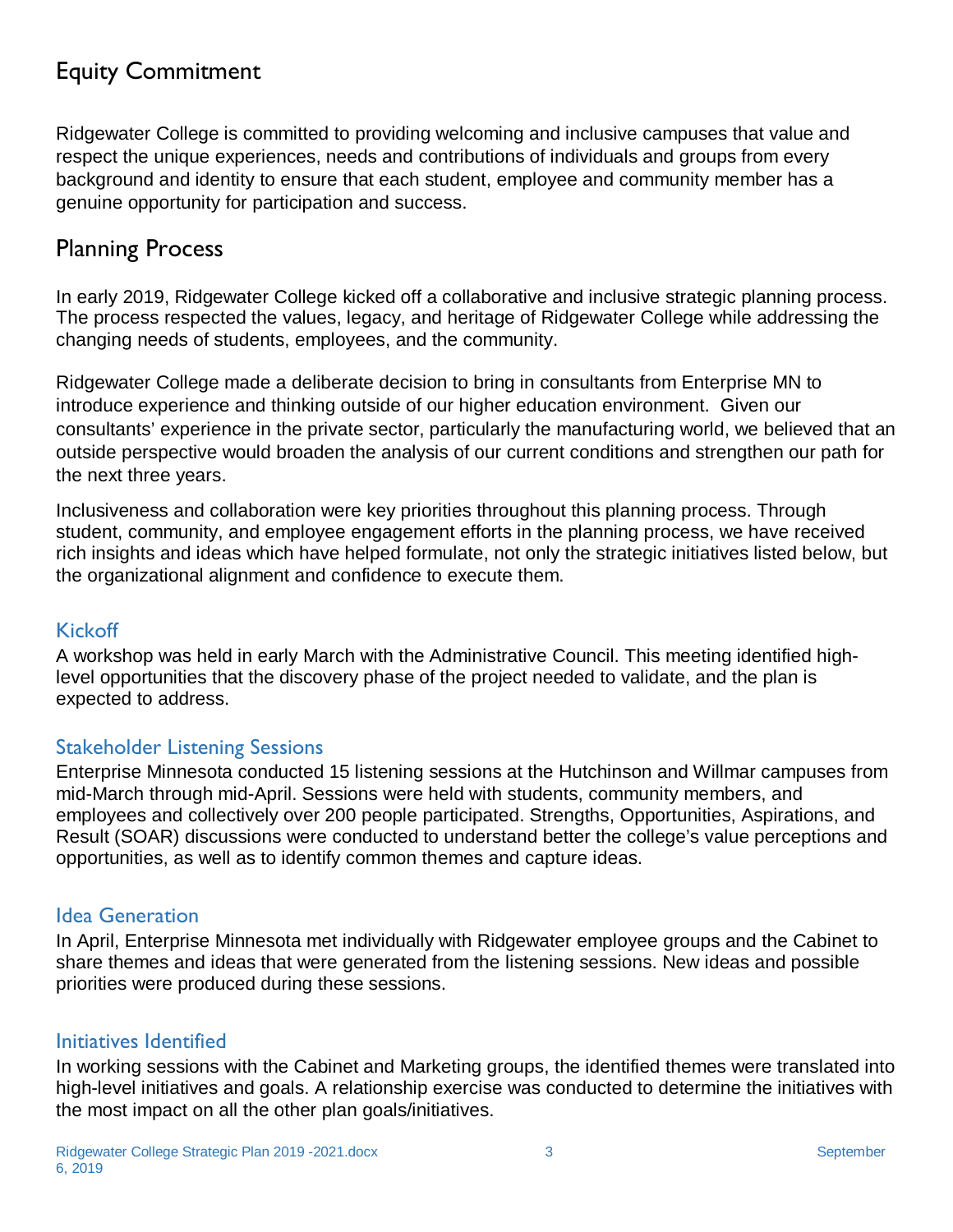## Communication and Readiness to Execute

The plan actions support the Ridgewater Experience, a passion of Students First, and embrace continuous improvement processes. This plan provides the strategic framework within which other Ridgewater plans are created including the Master Academic Plan, Technology Plan, Facilities Plan, Strategic Enrollment Plan, Marketing Plan, Learning Effectiveness Plan, Diversity Plan, Emergency Operations Plan, and the annual Work Plan.

#### Strategic Initiatives

The planning process provided clarity on what must be done to strengthen the college and resulted in the development of five key initiative areas. While there is an identified need to focus on activities that will impact enrollment and revenue, it became apparent that making improvements in how we engage with employees and the community will positively impact and influence the rest of the initiative areas. We believe it will act as a positive multiplier. Therefore, **engagement** was identified as a critical driver, and **financial stability** is the primary outcome for the plan.

Further, we believe that succeeding in the following initiatives will enable us to maintain a learning environment that:

- Focuses on student needs and student success
- Equips students to think critically and creatively, solve problems, and adapt to a rapidly changing world
- Embraces diversity of thought, supports diversity of individual background and affirms the worth and dignity of each individual
- Focuses on continuous improvement by establishing success indicators, measuring against those indicators, and using the results to make strategic decisions
- Promotes ethical and honest behavior and accountability at institutional and individual levels
- Demonstrates and reinforces the value of lifelong learning
- Reaches beyond the College's walls to the community, the region, and the world

#### Expand and Enhance Engagement

We will increase engagement within our college and with external community stakeholders. We will communicate and collaborate more thoroughly and purposefully at all levels and in a variety of ways to increase awareness, understanding, and dialogue that will inform and guide our decisions. This effort will include increased transparency and clarity, more proactive and ongoing dialogue and feedback processes, and stronger partnerships and working relationships inside and outside of the college.

#### **Guiding Statements**

- We will communicate with transparency and clarity.
- We proactively and regularly seek feedback from students, employees, and the community.
- We will develop creative community partnerships and relationships.

#### Challenge the Status Quo

We will actively and collaboratively seek to find ways to reinvent "what we do and how we do it" to transform our processes, programs, organizational structure, and physical spaces to better respond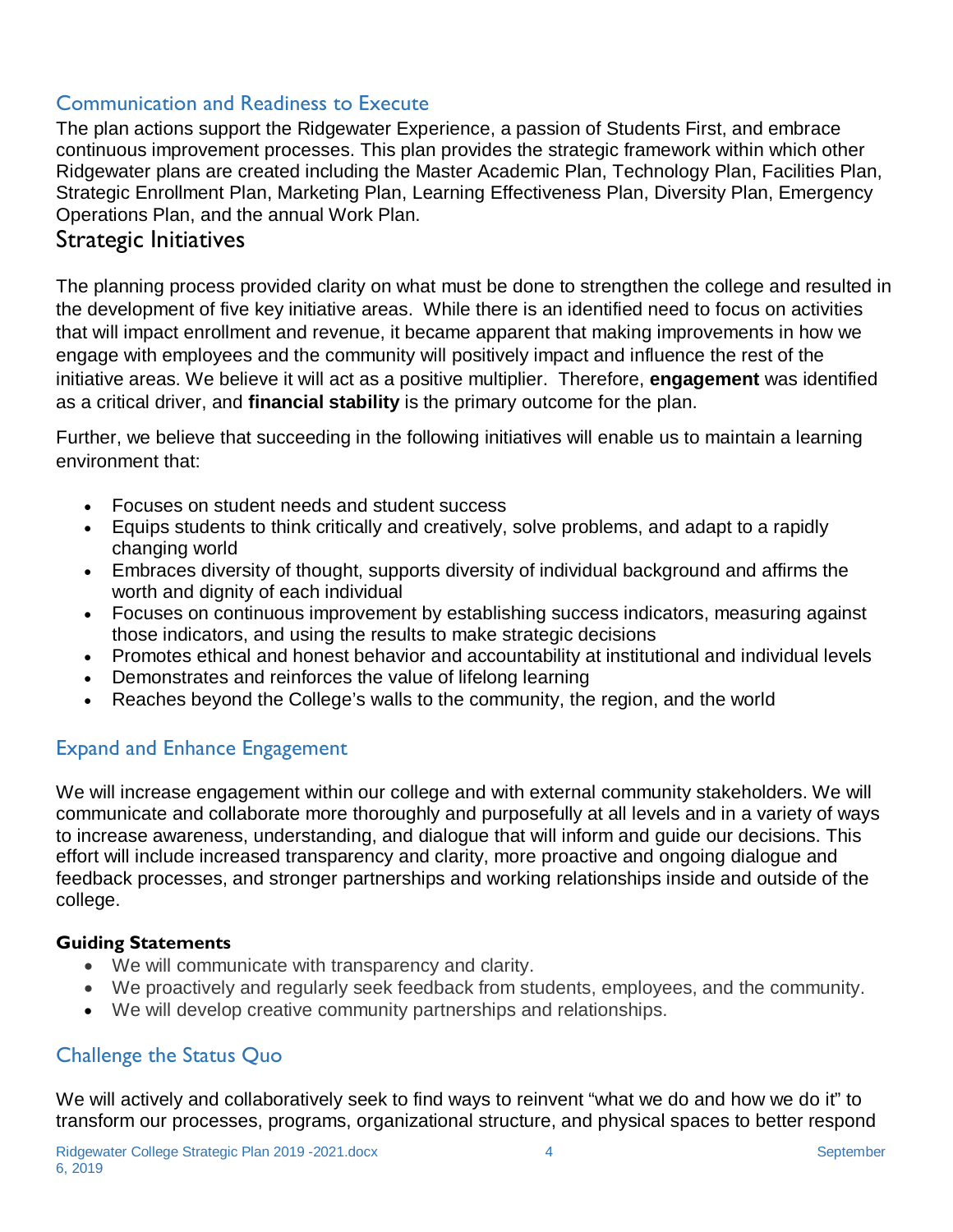to changing needs, demands, conditions and interests in our college, in the communities we serve, within the Minnesota State system, and in the overall social context of higher education and the workplace. We will improve and streamline our processes to make decisions faster and to empower our college community, and we will redesign the delivery of programs and services to meet the expectations and needs of students and employers. We will also explore ways to reconfigure and use our existing facilities and resources to support college initiatives and create a more attractive physical environment for the 21st Century student.

#### **Guiding Statements**

- We will expand involvement, make decisions faster, and empower our leaders to make decisions that impact their teams.
- We will evolve our programming to reflect the changing needs of students, employers, and the marketplace.
- We will upgrade and update campus facilities.

### Champion Diversity, Equity, and Inclusion

We will fully commit to providing a genuine opportunity for success for every individual regardless of his or her starting point, challenges, abilities and personal means and resources. We will accept and own the challenge of eliminating opportunity, achievement, and employment gaps that currently exist in our communities by identifying barriers and needs for our students and developing effective solutions to position every student for success. We will also increase the diversity of our faculty, staff, and administration to reflect the communities we serve and we will strive to act as a primary change agent in the lives of every person in our service area, with specific emphasis on individuals from the lower socioeconomic ranks of our communities.

#### **Guiding Statements**

- We fully encourage, value and celebrate diversity of background, experience, and thought.
- We will actively work toward eliminating the achievement, opportunity and employment gaps.
- We embrace inclusion in all activities because diverse thinking creates better results.

#### Create a Distinctive Ridgewater Experience

We will identify what is different and unique about our college and find ways to maximize the strengths and distinctive aspects of our offerings, services, and resources to stand out among higher education options in the regional marketplace. This effort will begin with a "Students First!" commitment and a culture that recognizes and values every member of the college as a contributor to student success. In addition to providing quality programs and services for our students, we will improve the overall student experience to go beyond meeting needs and expectations. This same commitment to a quality experience will extend to employees to ensure a climate of respect, empowerment, and appreciation that enriches the daily work and sense of self for every member of the college community.

#### **Guiding Statements**

- Students first!
- We go beyond what is expected.
- We recognize that college faculty and staff are central to an amazing student experience.
- We foster an atmosphere and culture of respect, empowerment, appreciation, and collaboration that enriches the lives of our employees and our students.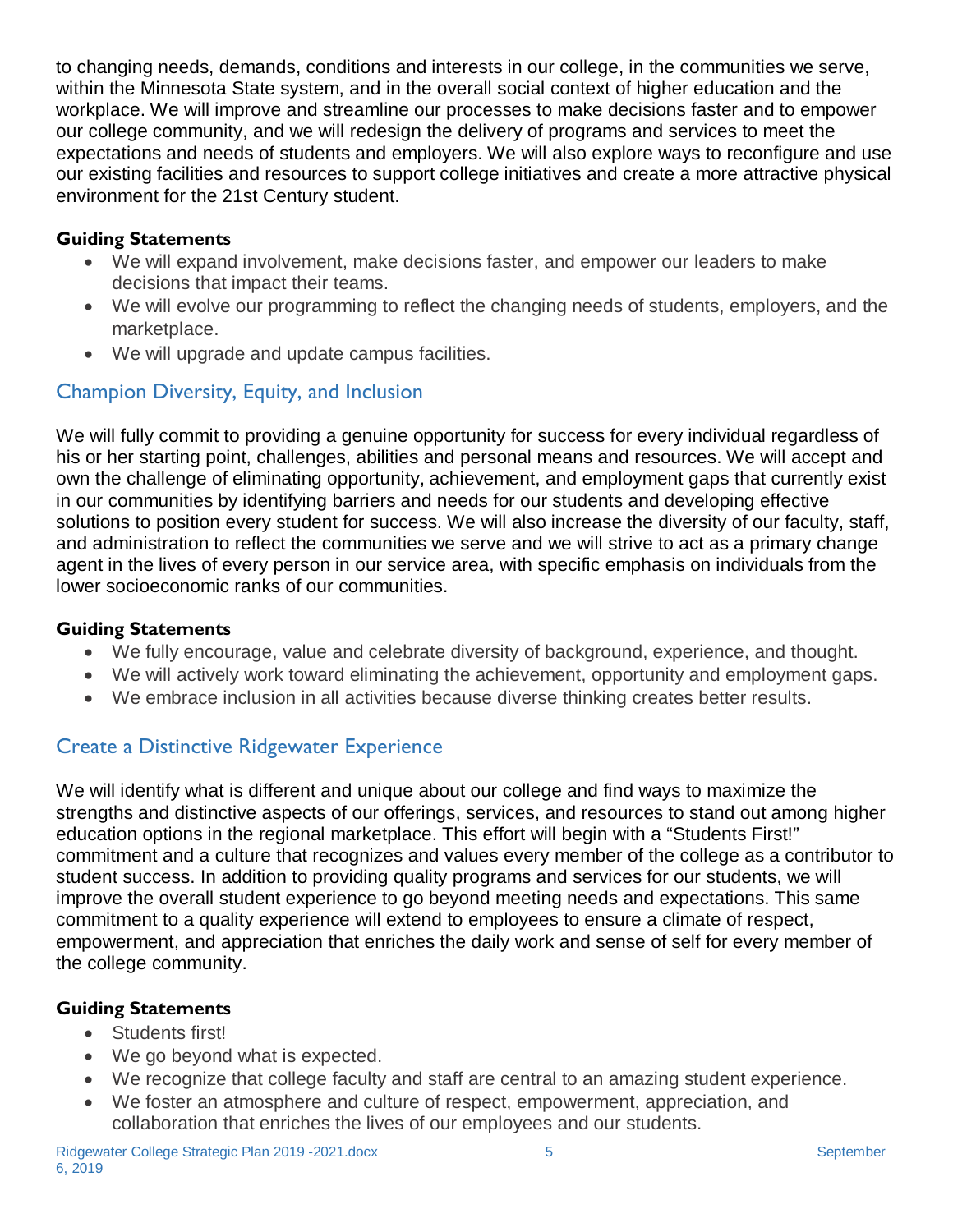### Achieve Financial Sustainability

Through progress on our strategic initiatives, we will demonstrate the value of the Ridgewater College student experience and increase and/or stabilize enrollment while creating operational efficiencies that will improve the financial bottom line in our college. We will achieve a balance between revenue and expenses that will eliminate an annual budget deficit and establish funding for new initiatives and growth of college offerings and services to better serve our stakeholders.

#### **Guiding Statements**

• We will manag*e* the finances of the college to ensure current and future viability. We will find ways to effectively and clearly communicate the State of the College to stakeholders.

We expect every member of the college to take responsibility for the enrollment and financial condition of the college.

## Strategic Plan Outcomes

While success can be measured in many ways, we believe that if we successfully carry out these initiatives and serve our students, employees, and community, enrollment at Ridgewater College will stabilize and/or increase in all categories. We will achieve a budget status that will allow new investments in the college to better support students, faculty, staff and community stakeholders. We will position the college as a strong and innovative institution that will support and bring greater value to the Minnesota State Colleges and Universities system.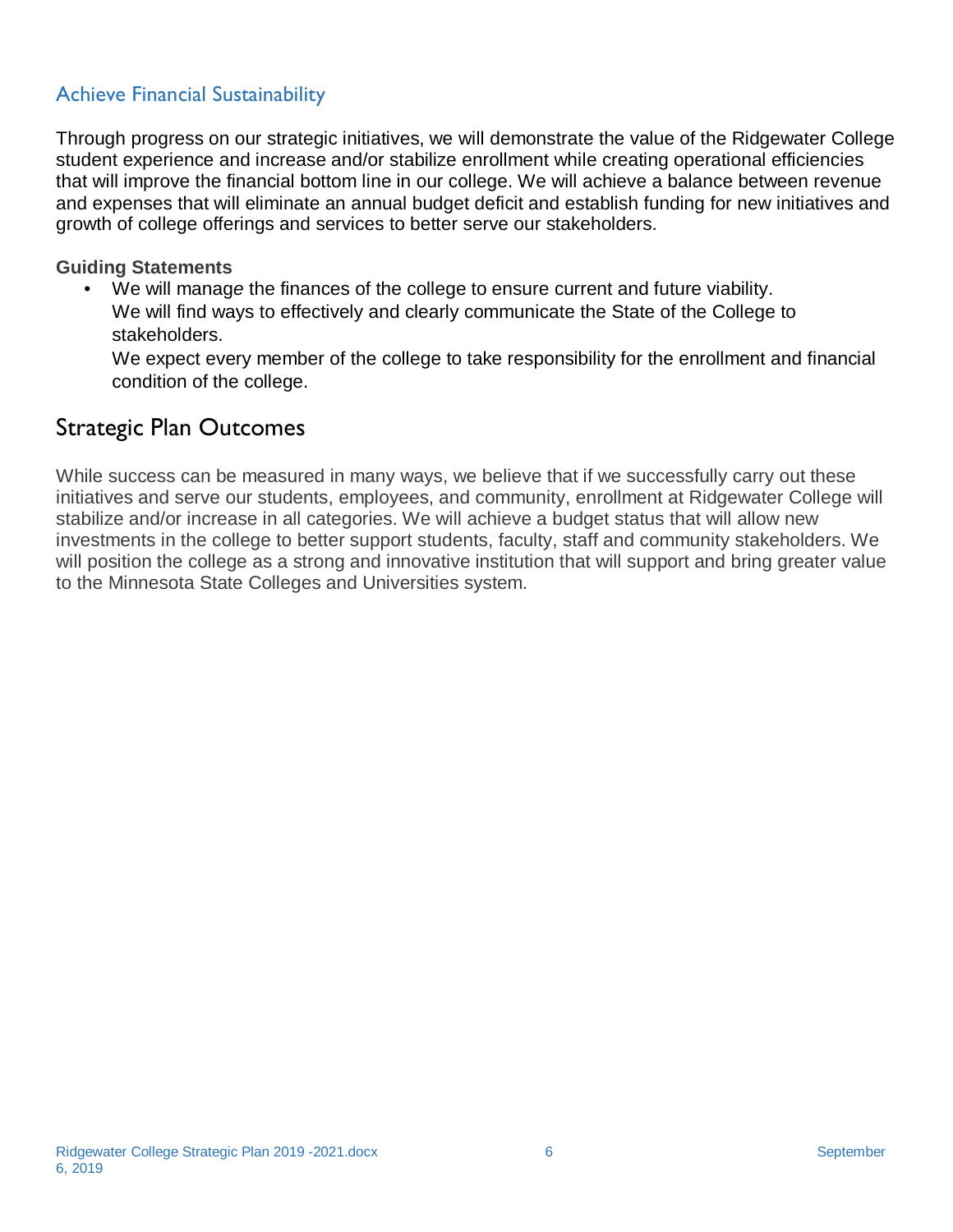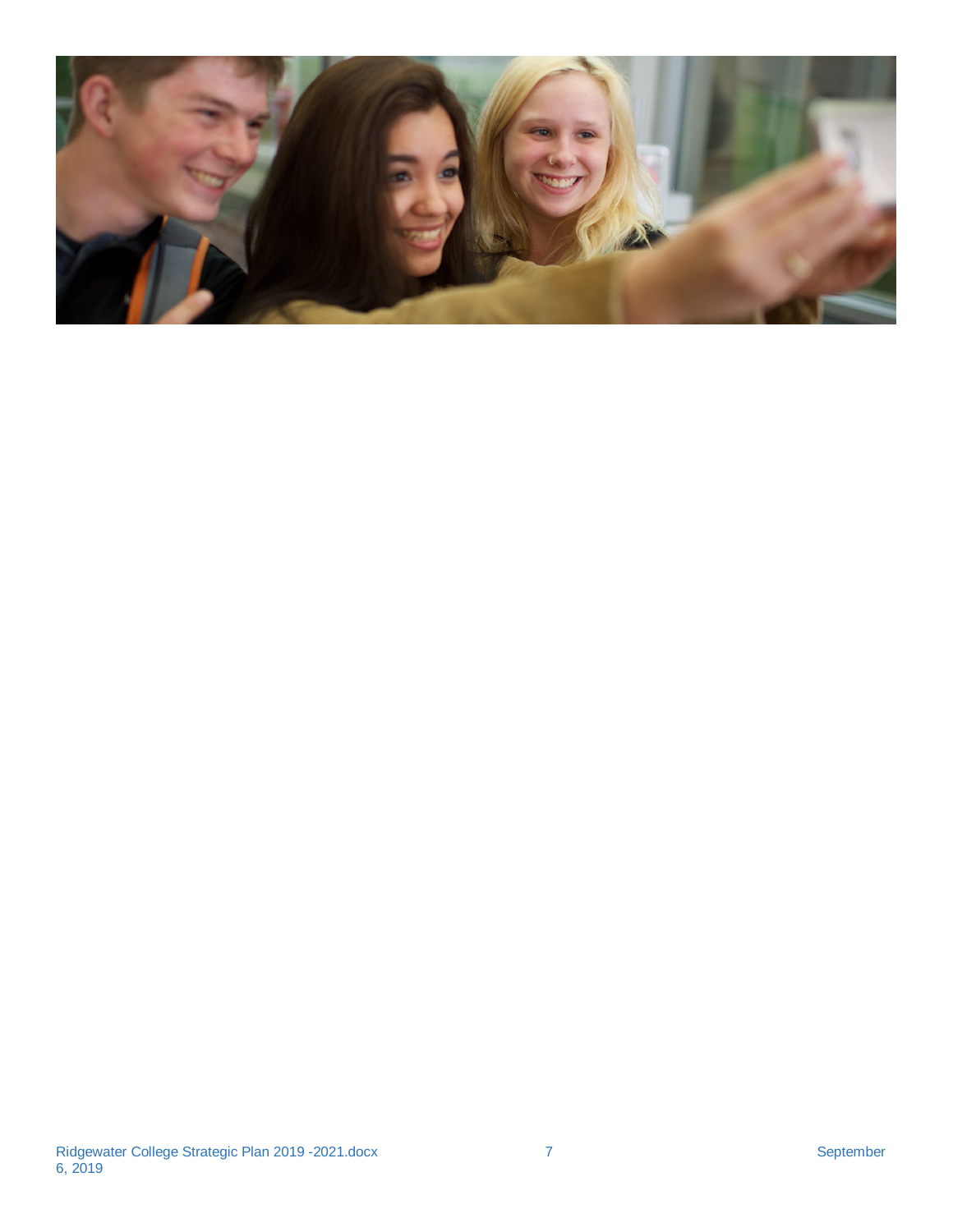# Appendix

## SOAR Analysis Summary

A strengths, opportunities, aspirations, results (SOAR) analysis is a strategic planning tool that focuses on the strengths and vision of an organization to assist in the development of strategic goals. During the strategic planning process, community members, faculty, staff, and students participated in 15 listening sessions that included SOAR exercises, shared conversations, and brainstorming to inform the identification of strategic priorities.

#### **Strengths**

- Great value accessible, affordable, and flexible (studies can be personalized)
- Welcoming, inclusive, and diverse environment
- Rural/non-metro community and culture
- Faculty and staff are student-centered, lifelong learners, experienced, and passionate about student success; mentoring relationships continue after graduation
- Strong local alumni presence provides outreach and networking to students, and refer potential students to the college
- The college is a pillar of the community with strong community ties and connections
- Award-winning, accredited programs (e.g., Veterinary Technology, Agriculture, Nursing)
- Programs are up-to-date with good equipment
- Graduates are academically prepared
- Good graduation (56%), transfer, and placement rates (94%)
- The open feel of cafeterias and libraries

#### **Opportunities**

- Tap into growing community interest (e.g., allow the community to use facilities; strengthen college participation in community events)
- Strengthen opportunities for students to form interdisciplinary cohorts and peer-groups; increase out-of-classroom opportunities for student involvement on campus (e.g., campus gathering area; increase student groups/events; offer life skills pop-up classes taught by fellow students)
- Evaluation feasibility of student housing options with community partner(s)
- Build on reputation as a great value with award-winning programs
- Strengthen existing, and create new, business and industry partnerships (e.g., career fairs, speakers, internships, networking)
- Increase student-to-student and college-to-student influencers' recruitment efforts (e.g., invite potential students to class; increase communication w/parents and other student influencers, partner w/business to offer career days, community tours of facilities)
- Update and enhance facility space (e.g., classroom, lab space allocation, and equipment storage)
- Enhance relationships with high school counselors, administration, and students (e.g., increase PSEO awareness; co-curriculum and co-hosted events; student panels; classroom guests)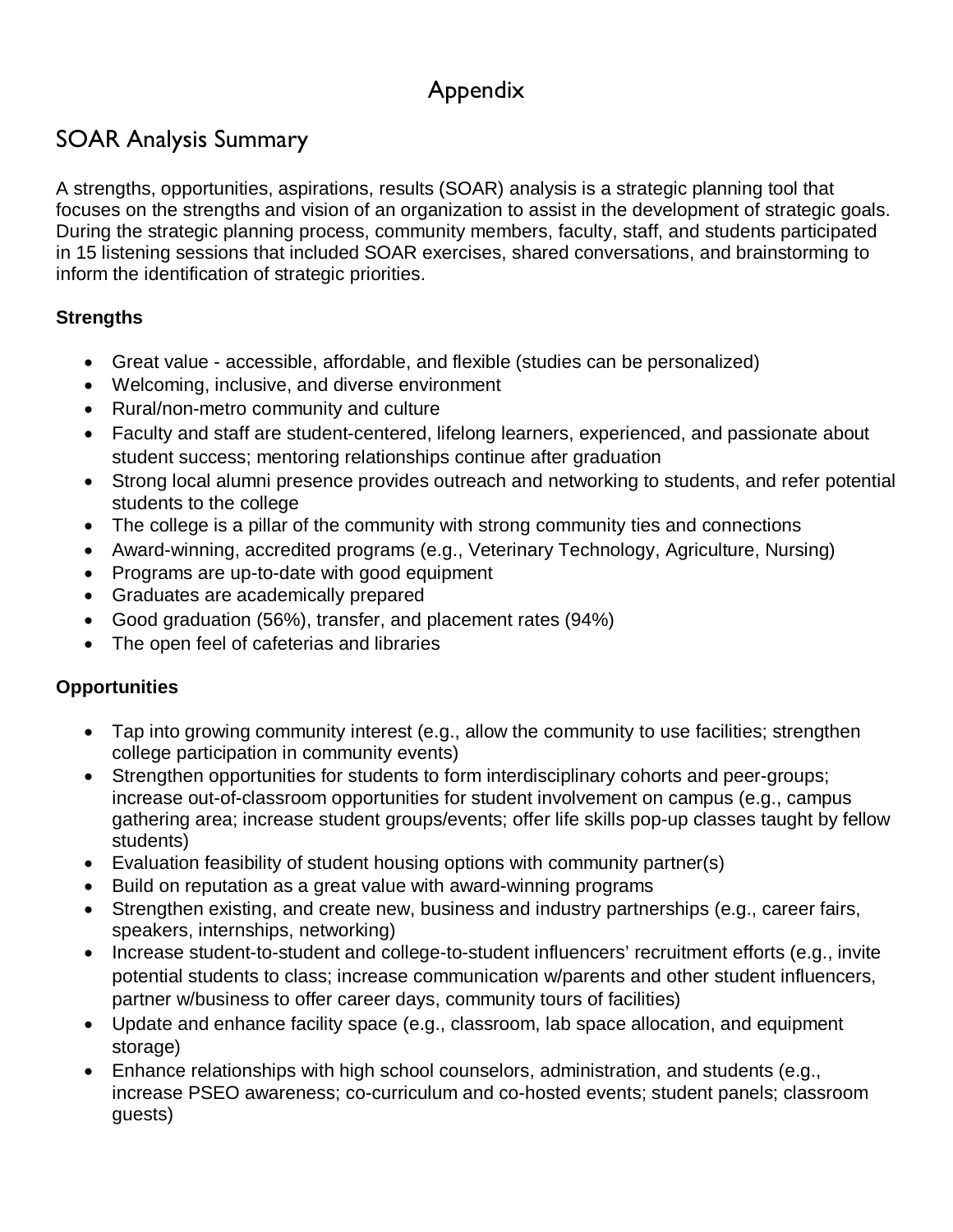- Increase opportunities for acquisition of 21<sup>st</sup> Century skills and increase career services resources
- Add resources and flexibility (e.g., evening/weekend courses, childcare, degree vs. continuing education, parenting education, mental health resources)
- Expanding market for lifelong learning: strengthen partnerships with universities to increase opportunities for baccalaureate/advanced degrees on campus and to increase seamless transfers
- Partnership with universities to offer automatic acceptance to students ineligible at partner university
- Replicate award-winning programs

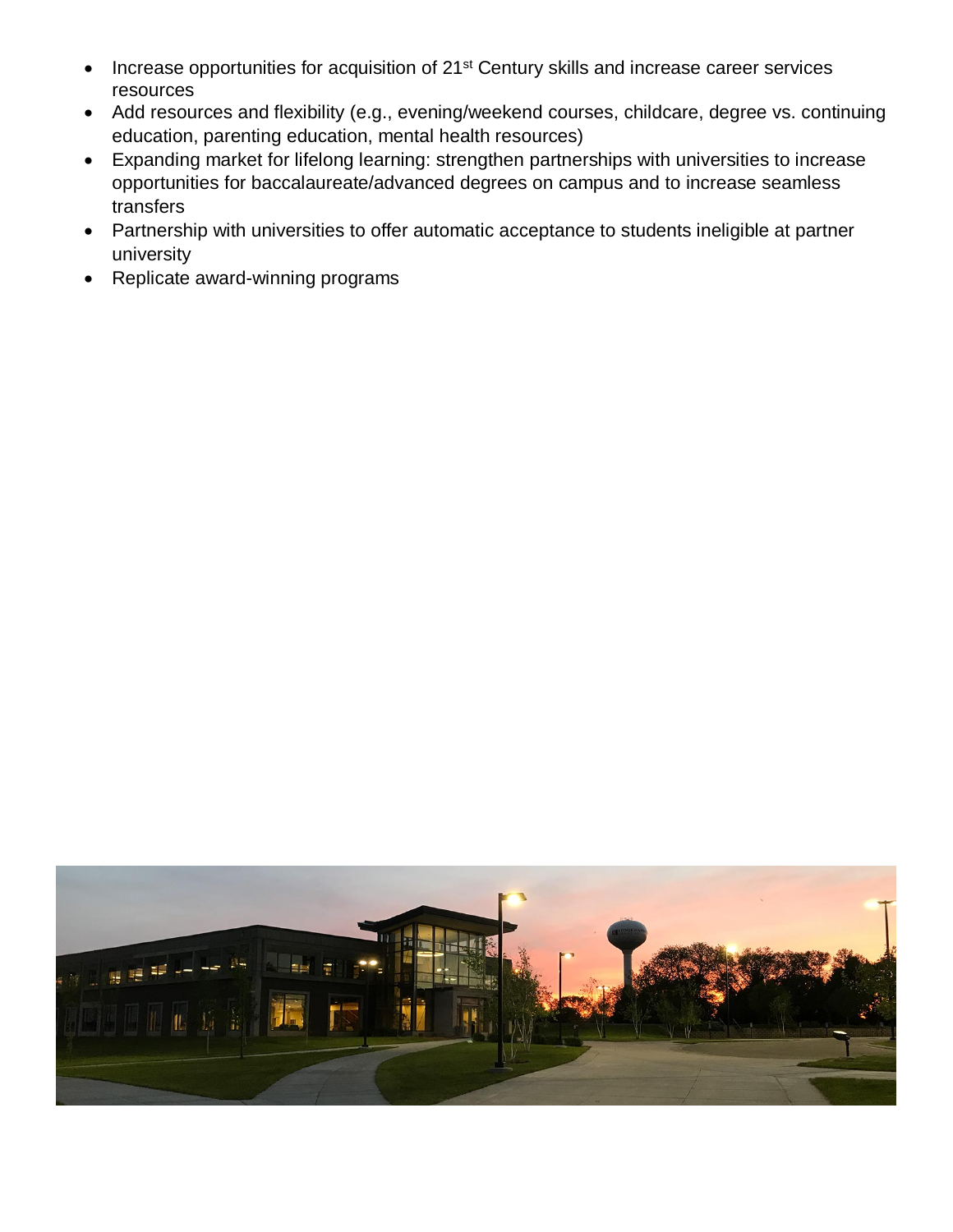# Environmental Scan Students Served (2017-2018): 14,451

Non-credit students: 9,703 Credit students: 4,748

| <b>Credit Students</b>          | <b>Hutchinson</b> | Willmar        | Ridgewater        |  |
|---------------------------------|-------------------|----------------|-------------------|--|
| Transfer                        | 1,092 (44%)       | 1,395 (56%)    | 2,487             |  |
| Technical                       | 904 (40%)         | 1,357 (60%)    | 2,261             |  |
|                                 |                   |                |                   |  |
| <b>Student of Color</b>         | 252 (13%)         | (20%)<br>551   | 803 (17%)         |  |
| 1 <sup>st</sup> Generation, MN  | 398 (20%)         | 561 (20%)      | 977 (20%)         |  |
| Underrepresented                | 291 (15%)         | 464 (17%)      | 755 (16%)         |  |
| <b>Attend Full-time</b>         | 752 (38%)         | 1,301 (47%)    | 2,053 (43%)       |  |
| Female                          | 1,191 (60%)       | 1,531 (56%)    | 2,722 (57%)       |  |
|                                 |                   |                |                   |  |
| Percent receiving financial aid |                   |                | $~186\%$          |  |
| Employed                        |                   |                | $-82%$            |  |
| Care for a dependent            |                   |                | $-40%$            |  |
| Entered RC w/needed             |                   |                | $~160\%$          |  |
| technical skills                |                   |                |                   |  |
|                                 |                   |                |                   |  |
| Total                           | 1,996 (41%)       | 2,752 (59%)    | 4,748             |  |
|                                 |                   |                |                   |  |
| Crodit Studonte                 | <b>Lutchincon</b> | <b>Willmar</b> | <b>Didaowator</b> |  |

| <b>Hutchinson</b> | Willmar     | Ridgewater  |
|-------------------|-------------|-------------|
| 597 (30%)         | 712 (26%)   | 1,309 (28%) |
| 714 (36%)         | 1,182 (43%) | 1,896 (40%) |
| 665 (33%)         | 839 (31%)   | 1,504 (32%) |
| 20 (1%)           | 17(0%)      | 37(0%)      |
|                   |             |             |

## Top Programs by Enrollment:

*Hutchinson:* Liberal Arts (611), Non-Destructive Testing (116), Pre-nursing (183), Nursing Assistant (115), Nursing (86)

*Willmar:* Liberal Arts (664), Farm Business Management (235), Veterinary Technician (157), Nursing Assistant (109), Nursing (73)

## Service Area:

Kandiyohi, McLeod, Meeker, Wright, Renville, Stearns, Carver, Sibley, Chippewa, Swift *Students from 41 states, 78 Minnesota counties*

| Origin |      | Hutchinson |      | <b>Willmar</b> |      | daewater |  |
|--------|------|------------|------|----------------|------|----------|--|
|        | 2009 | 2018       | 2009 | 2018           | 2009 | 2018     |  |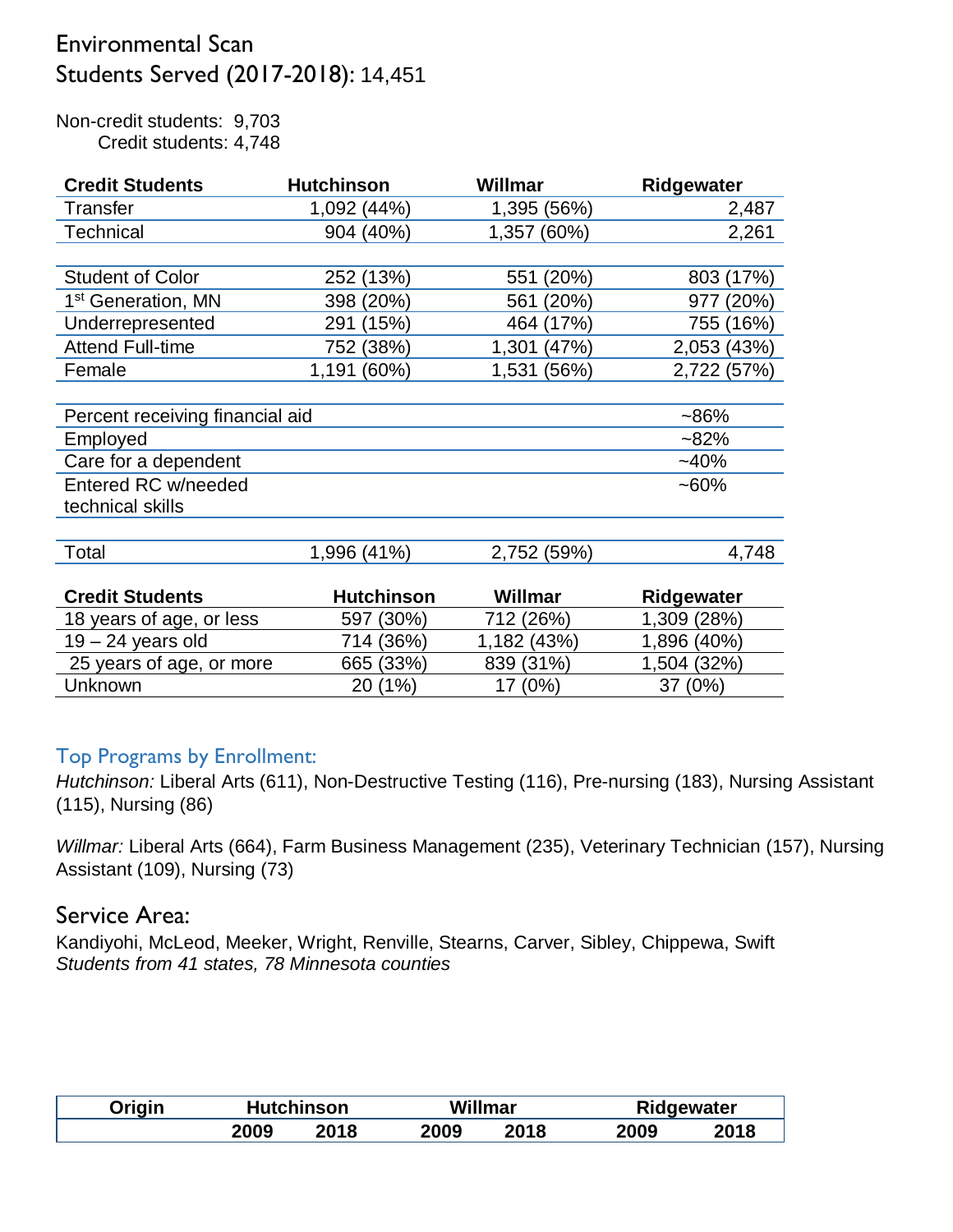| Non-MN             | 33    | 66    | 112   | 146   | 145   | 212   |
|--------------------|-------|-------|-------|-------|-------|-------|
| <b>Students</b>    | (2%)  | (3%)  | (3%)  | (5%)  | (3%)  | (4%)  |
| <b>States</b>      | 18    | 30    | 18    | 31    | 25    | 40    |
| represented        |       |       |       |       |       |       |
| <b>MN Students</b> | 1,939 | 1,930 | 3,664 | 2,601 | 5,603 | 4,531 |
| <b>MN</b> counties | 47    | 60    | 70    | 65    | 76    | 78    |
| Kandiyohi,         | 457   | 975   | 595   | 959   | 1052  | 1934  |
| McLeod,            | (23%) | (49%) | (16%) | (35%) | (18%) | (41%) |
| Meeker, Renville   |       |       |       |       |       |       |
|                    |       |       |       |       |       |       |
| <b>Total</b>       | 1,982 | 1,996 | 3,797 | 2,752 | 5,779 | 4,748 |

## Top 10 counties:

*Hutchinson:* McLeod (673), Meeker (220), Wright (218), Sibley (101), Carver (92), Renville (66), Hennepin (40), Stearns (31), Kandiyohi (16), Scott (12)

*Willmar:* Kandiyohi (701), Stearns (178), Renville (113), Meeker (93), Swift (75), Chippewa (75), McLeod (52), Hennepin (54), Redwood (37), Wright (35)

Top high schools: Willmar Senior High School (66), Hutchinson High School (32), New London-Spicer High School (30), Glencoe-Silver Lake High School (21), Litchfield Senior High School (20), Dassel-Cokato High School (19), Bold High School (19), Kerkhoven Murdock Sunburg High School (16)

# **Communities**

## **Hutchinson**



Hutchinson is the largest city in McLeod County, Minnesota, United States, and is located along the South Fork of the Crow River. The population was 14,178 at the 2010 census. In the next ten years, the college-aged population (16-24 years old) is projected to decrease by 7 percent, while the number of residents aged 25-34 is forecasted to increase by 20 percent.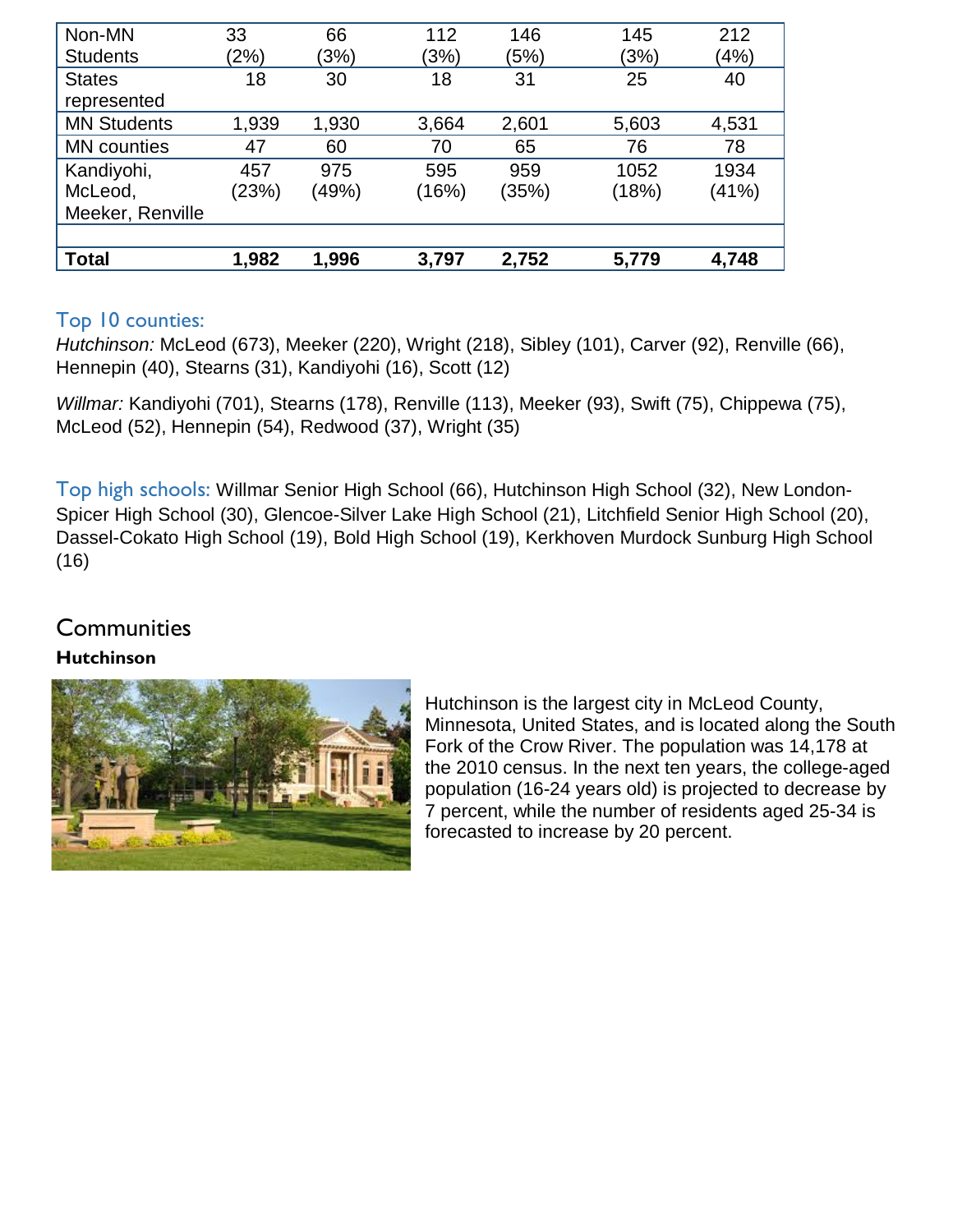#### **Willmar**

Willmar, Minnesota, is located 95 miles west of Minneapolis/St. Paul and is the county seat for Kandiyohi County. With a population of 19,694, Willmar offers many of the amenities of a larger city, while still providing the benefits of a small town.

Willmar is a diverse community surrounded by rich farmlands, scenic lakes, and rolling hills. The economy is diverse and growing with vibrant agricultural, medical, and technology sectors. By 2030, the population of Willmar aged 16-24 is forecasted to grow by 8 percent, and the population aged 25-34 is expected to increase by 4 percent.



# Student Outcomes